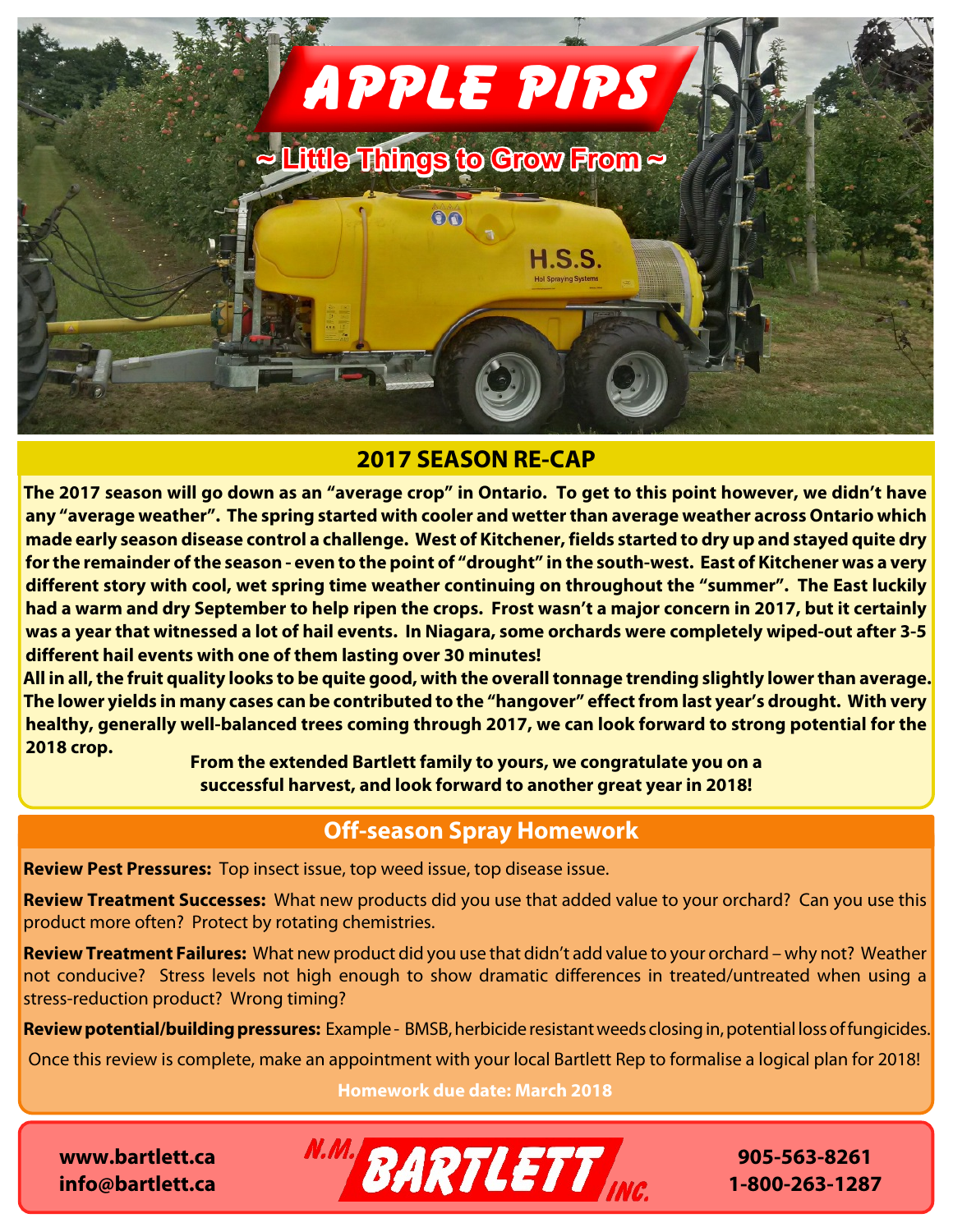### **Pat's Corner**

Orchardists in Ontario and Quebec will find that the trees are green as grass and showing no indication of moving toward senescence. Therefore the copper shut down program has increased importance in '17 compared to other years. The rate is 5 to 7 kg/ha of fixed copper and preferably copper hydroxide (better copper equivalent) instead of copper oxychloride. Rate should be the higher end. A second application may be warranted if these tree conditions prevail.

Secondly, with these conditions and the unpredictable weather extremes since 2012, the Zinc application is even more important to help protect dormant tissue from winter damage. This type of fall weather scenario we are having is similar to B.C. where they get an arctic cold front in late October or early November after mild fall conditions, often resulting in trunk and bud damage.

The copper, zinc, boron and urea can be tank mixed. If growers plan on applying high rates of urea to decompose scab lesions I would suggest that this application be made to fallen leaves not onto the tree canopy this year as the trees are too green. After the application the leaves should be flailed.

Pat Johnson is the long-time nutrient specialist for N. M. Bartlett Inc. Pat earned his formal training from U of G and has worked with growers across North and Central America in Fruit Nutrition. He operates a large organic farm in the Georgian Bay area with his wife and son.

# **Pre and Post-Harvest Nutrition**

Zinc applications are valuable for correcting deficiencies as well as acting as an "anti-freeze" to aid in winter-hardiness. **Yara's Zintrac (40% Zn)** is the product of choice for this timing and is generally used @1L/ha. **ZINC**

Best effects of Boron application comes from foliar sprays made post-harvest and prebloom to improve bud development, flower set, and fruit set. Yara's Bortrac (10.9% B) is the product of choice for these timings. The rate for **BORON** post-harvest sprays is 2L/ha.

Copper is antibacterial and acts as a sterilant. Late fall applications at 20 and 80% leaf drop is a great finish to your disease management plan and has shown to help control the spread of Necteria Canker (indicated by orange spores on dead wood) by protecting newly exposed leaf scars where the canker can inhabit. Copper sprayed at this timing **COPPER** has also shown to speed up and condense natural leaf drop.

Late season Nitrogen applications can help in two ways. 1) increasing N levels in buds now will help push healthy growth early next spring before 'mass flow' of N into roots commences. 2) Nitrogen applied at higher rates onto leaves before winter can directly kill apple scab and also aid in the decomposition of leaves which decreases survival rate of over-wintering fruiting bodies of apple scab. Better coverage on both sides of leaves is generally obtained when applications are made while leaves are still on trees, however Urea can volatize quickly (7-10 days), so application should be applied right before the majority of leaves drop (15-30% of leaves dropped).

**NITROGEN**

Æ,

Various tank-mixes of these elements have been used effectively. We promote high quality micro-nutrients from Axter BioScience (Oligosol) and Yara for their proven track record for efficacy and crop safety. Several coppers are available for use at this timing with varying rates. The Nitrogen source you use should be scrutinized. Only Low Biuret Urea (LBU) should be used as a foliar spray. It is uncommon to see the Biuret reading on the bag, so make sure you are using foliar or industrial grade. Although 7-12kg/ha may be enough for nutrition, most studies state that a higher rate of N is necessary for satisfactory sanitation. A **4-5% solution of LBU** has shown good results (40-50Kg/1000L water). If using this high a rate of Urea (46-0-0), make sure to alter your fertilizer applications accordingly.

**ORCHARD SANITATION** **Mulching of leaf litter will further help you in your battle against apple scab.** A study performed at the Horticultural Research and Development Centre, AAFC, Saint-Jean-sur-Richelieu, Quebec concluded that the highest reduction of apple scab inoculum was found in the treatment that had an application of Urea, followed by leaf shredding. **90% + reduction of ascospore** viability the following spring resulted from this treatment.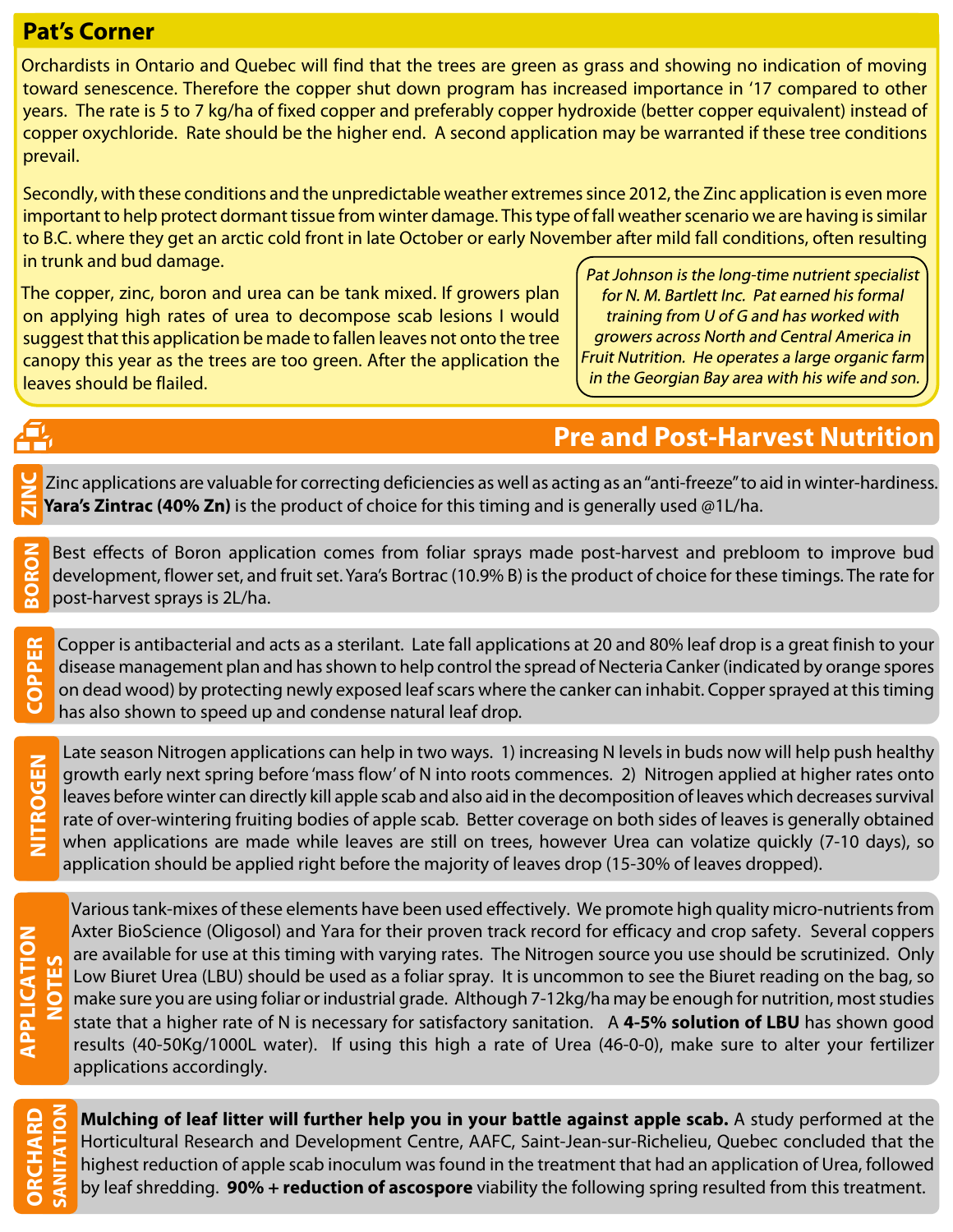#### **RODENT CONTROL: Strategies and Considerations**

**When you think of protecting your apple crop, you use all available tools to ensure minimal loss. Trapping, scouting, proper pest ID, cultural practices, product selection, timing and product rotation. This shouldn't be any different for rodent control!**

**Cultural Practices –** This is your first and potentially most important step. Alter the rodent habitat by opening it up so natural predators (raptors, cats, coyotes) have a better chance at finding their food. Growers who mow their row middles tight after harvest and clean the herbicide strip have less mouse damage. Now remove the rodent food source to limit the growth of the local population. A brush sweeper does a great job taking culls from under the trees. Attach the sweeper to a flail mower and you'll chop up the apples to expedite their breakdown. In doing this you'll also reduce inoculum from other insects and diseases. 'Perfect' makes a high quality sweeper that can be outfitted with either bristles or paddles depending on user preference (see Provide Agro insert for more info).

**ID your pest** – Is your main rodent pest Pine Vole (Microtus pinetorum), Meadow Vole (aka orchard mouse) (Mictrotus pennsylvanicsus) or Deer Mouse (aka field mouse) (Peromyscus maniculatus) (Figure 1). Try live traps to properly identify the species. If live trapping is not an option (maybe the orchard is not near home and checking daily is cumbersome), you can try to analyse the damage. Pine voles tend to burrow in subterranean runs and feed on the root shank just below the soil surface. Meadow voles and deer mice create runways in long grass and under snow and feed right at the soil or snow line. Meadow vole/deer mouse damage looks different than rabbit damage in the size and depth of the gnaw marks.



**Figure 1: (L to R)** Meadow Vole Pine Vole Deer Mouse

**Product Application** – Now you know what your target is and have created favourable odds by altering habitat. Time to finish the job! Choosing the right bait and applying it effectively takes some consideration. Timing is critical, especially for a zinc-phosphide product like **BARTLETT WAXED MOUSE BAIT.** Although great care is taken in its production to coat and protect each kernel to maximize the longevity of lethal potency, best results will occur when you can ensure several days after application will be clear from rain or snow. This product has been used by Canadian farmers for over 50 years and has a proven track record of great rodent control! Growers have reported success from a multi-pronged approach to rodent control. The program suggests an initial application of the quick knock-down product **BARTLETT WAXED MOUSE BAIT** to lower the population, followed a few weeks later by an application of the anti-coagulant rodenticide **GROUND FORCE** to provide sustained control into the winter. **GROUND FORCE** is formulated as a weather-resistant paraffinized pellet that holds up to wet/snowy conditions and has been used successfully for over 30 years. Using the two-pronged approach will also help reduce bait shyness and potential development of resistance. If you have identified pine voles as a problem pest you may find treating the openings of the subterranean runways as well as applying in the broadcast method to achieve best results.

#### **Pay particular attention to young High Density plantings! Once rodents find that beautiful row of recently planted, tightly spaced trees - they may never want to leave! It's like an all-you-can-eat smorgous board for rodents!**

**Follow-up –** Last but not least, make sure you follow up your applications with some more scouting! You can make a simple monitoring tool out of a piece of shingle and a slice of apple. Place the apple slice under the shingle and check every other day for a week or so for the presence of chewing. If there is still activity, treat accordingly! Both **BARTLETT WAXED MOUSE BAIT** and **GROUND FORCE** labels allow farmers to reapply if necessary to get extended control. The secondary application is something to seriously consider in your young HD plantings. Remember these rodents do not hibernate, and can reproduce all year long.

**Safety Reminder –** Always read and follow label directions. For sites that are open to the public (PYO) you must use "tier 1" bait stations (see label for details on construction). Where possible, dispose of dead rodents to limit potential risk of predator exposure.